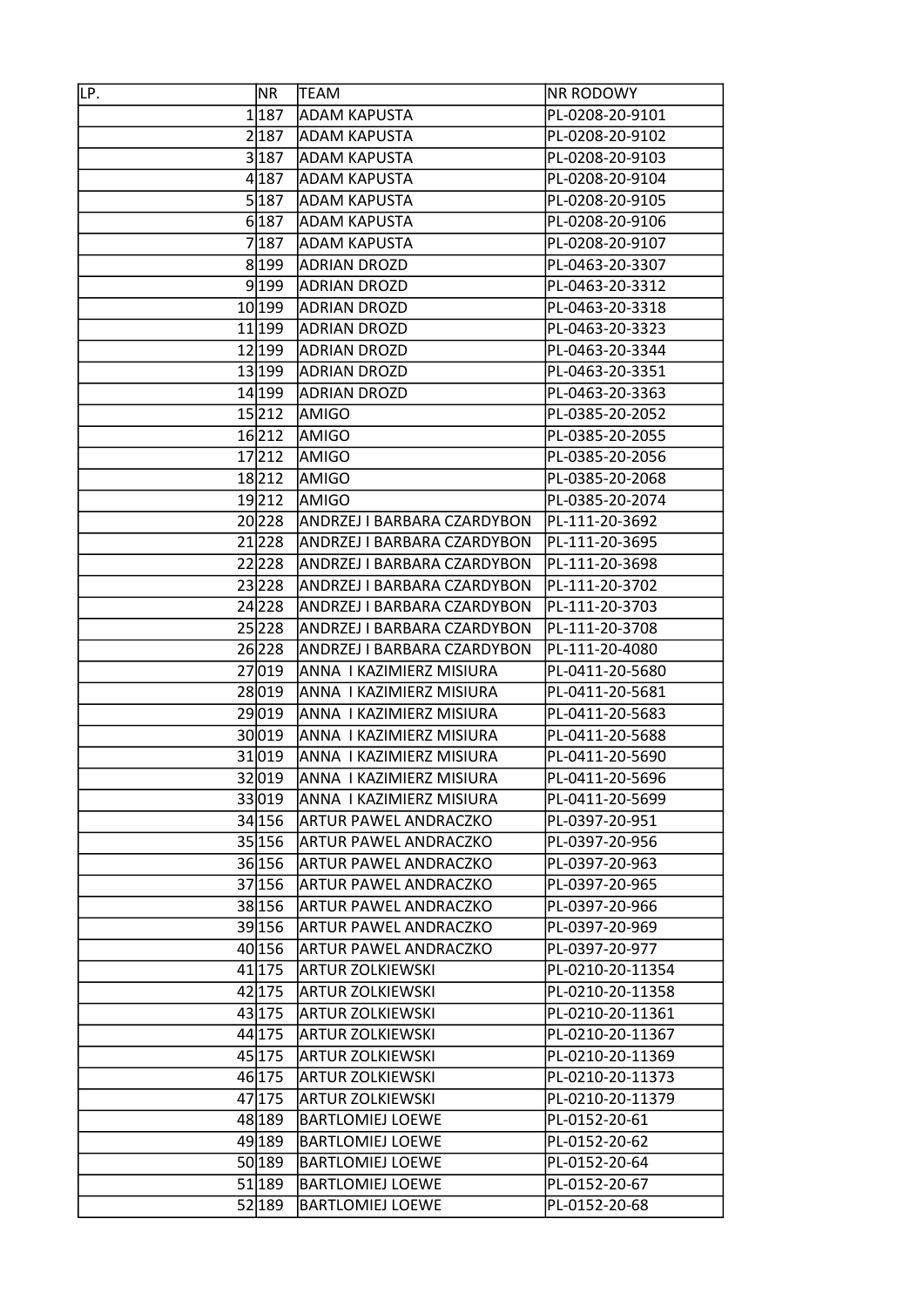|           | 53 189  BARTLOMIEJ LOEWE  | PL-0152-20-70    |
|-----------|---------------------------|------------------|
| 54 189    | <b>BARTLOMIEJ LOEWE</b>   | PL-0152-20-73    |
| 55086     | <b>BARTLOMIEJ WZIATEK</b> | PL-0180-20-5609  |
| 56086     | <b>BARTLOMIEJ WZIATEK</b> | PL-0180-20-5611  |
| 57086     | <b>BARTLOMIEJ WZIATEK</b> | PL-0180-20-5614  |
| 58 086    | <b>BARTLOMIEJ WZIATEK</b> | PL-0180-20-5615  |
| 59086     | <b>BARTLOMIEJ WZIATEK</b> | PL-0180-20-5635  |
| 60086     | <b>BARTLOMIEJ WZIATEK</b> | PL-0180-20-5642  |
| 61086     | <b>BARTLOMIEJ WZIATEK</b> | PL-0180-20-5646  |
| 62 058    | <b>BARTOSZ NAWROCKI</b>   | PL-0468-20-15609 |
| 63 058    | <b>BARTOSZ NAWROCKI</b>   | PL-0468-20-15619 |
| 64 058    | <b>BARTOSZ NAWROCKI</b>   | PL-0468-20-15633 |
| 65058     | <b>BARTOSZ NAWROCKI</b>   | PL-0468-20-15636 |
| 66 153    | <b>BRACIA MIKOLAJCZYK</b> | PL-0208-20-504   |
| 67 153    | <b>BRACIA MIKOLAJCZYK</b> | PL-0208-20-505   |
| 68 153    | <b>BRACIA MIKOLAJCZYK</b> | PL-0208-20-529   |
| 69 153    | <b>BRACIA MIKOLAJCZYK</b> | PL-0208-20-534   |
| 70 153    | <b>BRACIA MIKOLAJCZYK</b> | PL-0208-20-535   |
| 71 153    | <b>BRACIA MIKOLAJCZYK</b> | PL-0215-20-503   |
| 72 153    | <b>BRACIA MIKOLAJCZYK</b> | PL-0215-20-506   |
| 73018     | <b>BUSZKO JULIA</b>       | PL-0324-20-7325  |
| 74 018    | <b>BUSZKO JULIA</b>       | PL-0324-20-7335  |
| 75018     | <b>BUSZKO JULIA</b>       | PL-0324-20-7338  |
| 76018     | <b>BUSZKO JULIA</b>       | PL-0324-20-7345  |
| 77018     | <b>BUSZKO JULIA</b>       | PL-0324-20-7347  |
| 78 018    | <b>BUSZKO JULIA</b>       | PL-0324-20-7356  |
| 79018     | <b>BUSZKO JULIA</b>       | PL-0324-20-7374  |
| 80 017    | <b>BUSZKO MICHAL</b>      | PL-0324-20-7333  |
| 81 017    | <b>BUSZKO MICHAL</b>      | PL-0324-20-7341  |
| 82 017    | <b>BUSZKO MICHAL</b>      | PL-0324-20-7342  |
| 83 017    | <b>BUSZKO MICHAL</b>      | PL-0324-20-7368  |
| 84 017    | <b>BUSZKO MICHAL</b>      | PL-0324-20-7373  |
| 85 017    | <b>BUSZKO MICHAL</b>      | PL-0324-20-7378  |
| 86017     | <b>BUSZKO MICHAL</b>      | PL-0324-20-7391  |
| 87 099    | <b>CZAJKA DUBIEL</b>      | PL-0311-20-8004  |
| 88 099    | <b>CZAJKA DUBIEL</b>      | PL-0311-20-8005  |
| 89 099    | <b>CZAJKA DUBIEL</b>      | PL-0311-20-8006  |
| 90 099    | <b>CZAJKA DUBIEL</b>      | PL-0311-20-8007  |
| 91 099    | <b>CZAJKA DUBIEL</b>      | PL-0311-20-8806  |
| 92 099    | <b>CZAJKA DUBIEL</b>      | PL-0311-20-8845  |
| 93 099    | <b>CZAJKA DUBIEL</b>      | PL-0311-20-8850  |
| 94 117    | DARIUSZ ZYBURA            | PL-0211-20-8701  |
| 95 117    | DARIUSZ ZYBURA            | PL-0211-20-8703  |
| 96 117    | DARIUSZ ZYBURA            | PL-0211-20-8704  |
| 97 117    | DARIUSZ ZYBURA            | PL-0211-20-8718  |
| 98 117    | DARIUSZ ZYBURA            | PL-0211-20-8724  |
| 99 117    | DARIUSZ ZYBURA            | PL-0211-20-8735  |
| 100 117   | DARIUSZ ZYBURA            | PL-0211-20-8737  |
| $101$ 174 | DAWID DUDEK               | PL-0388-20-2662  |
| 102 174   | DAWID DUDEK               | PL-0388-20-2667  |
| 103 174   | DAWID DUDEK               | PL-0388-20-2669  |
| 104 174   | DAWID DUDEK               | PL-0388-20-2671  |
| 105 174   | DAWID DUDEK               | PL-0388-20-2676  |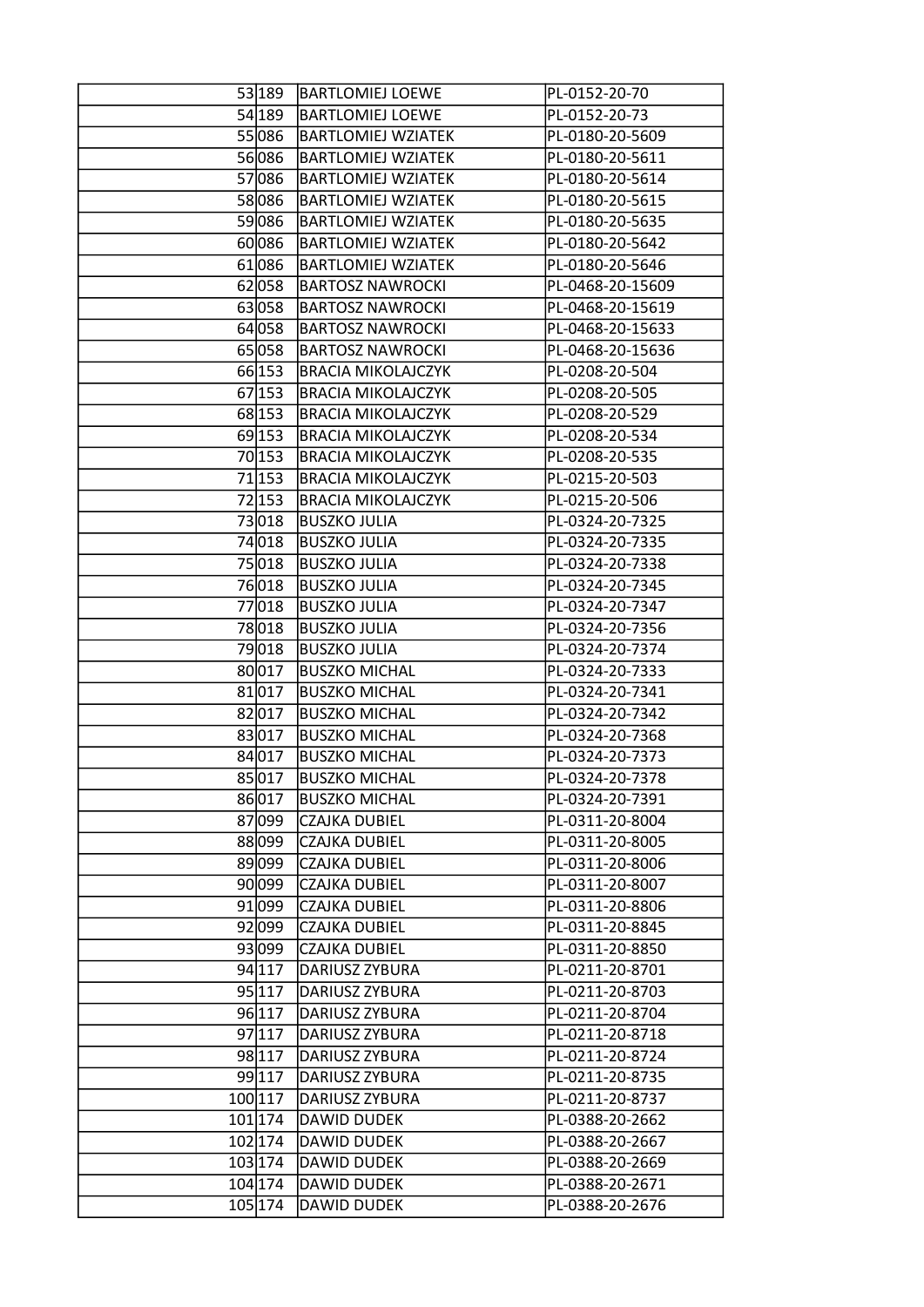|         | 106174 DAWID DUDEK        | PL-0388-20-2679  |
|---------|---------------------------|------------------|
| 107 174 | DAWID DUDEK               | PL-0388-20-2683  |
| 108 162 | <b>DOMINIK RAFAL</b>      | PL-0215-20-10405 |
| 109 162 | DOMINIK RAFAL             | PL-0215-20-10411 |
| 110 162 | DOMINIK RAFAL             | PL-0215-20-10413 |
| 111 162 | DOMINIK RAFAL             | PL-0215-20-10417 |
| 112 162 | <b>DOMINIK RAFAL</b>      | PL-0215-20-10421 |
| 113 162 | DOMINIK RAFAL             | PL-0215-20-10425 |
| 114 162 | DOMINIK RAFAL             | PL-0215-20-10438 |
| 115 051 | <b>DROMADERY I</b>        | PL-0414-20-15698 |
| 116051  | DROMADERY I               | PL-0414-20-15700 |
| 117 051 | <b>DROMADERY I</b>        | PL-0414-20-15714 |
| 118 096 | <b>DYJAK ADAM</b>         | PL-0215-20-10601 |
| 119 096 | <b>DYJAK ADAM</b>         | PL-0215-20-10603 |
| 120096  | <b>DYJAK ADAM</b>         | PL-0215-20-10615 |
| 121208  | <b>FILIP JARCZOK</b>      | PL-047-20-3301   |
| 122 208 | <b>FILIP JARCZOK</b>      | PL-047-20-3303   |
| 123 208 | <b>FILIP JARCZOK</b>      | PL-047-20-3305   |
| 124 208 | <b>FILIP JARCZOK</b>      | PL-047-20-3309   |
| 125 208 | <b>FILIP JARCZOK</b>      | PL-047-20-3312   |
| 126 208 | <b>FILIP JARCZOK</b>      | PL-047-20-3313   |
| 127 208 | <b>FILIP JARCZOK</b>      | PL-047-20-3322   |
| 128 014 | <b>FLOREK RYSZARD</b>     | PL-0411-20-1210  |
| 129014  | <b>FLOREK RYSZARD</b>     | PL-0411-20-1231  |
| 130 014 | <b>FLOREK RYSZARD</b>     | PL-0411-20-1237  |
| 131 014 | <b>FLOREK RYSZARD</b>     | PL-0411-20-1242  |
| 132 014 | <b>FLOREK RYSZARD</b>     | PL-0411-20-1252  |
| 133014  | <b>FLOREK RYSZARD</b>     | PL-0411-20-1253  |
| 134 014 | <b>FLOREK RYSZARD</b>     | PL-0411-20-1275  |
| 135 009 | <b>GARDYJAS NATALIA</b>   | PL-0143-20-7008  |
| 136 009 | <b>GARDYJAS NATALIA</b>   | PL-0143-20-7015  |
| 137 009 | <b>GARDYJAS NATALIA</b>   | PL-0143-20-7107  |
| 138009  | <b>GARDYJAS NATALIA</b>   | PL-0143-20-7109  |
|         | 139009 GARDYJAS NATALIA   | PL-0143-20-7112  |
| 140 009 | <b>GARDYJAS NATALIA</b>   | PL-0143-20-7113  |
| 141 009 | <b>GARDYJAS NATALIA</b>   | PL-0143-20-7115  |
| 142 049 | <b>GIBA</b>               | PL-0243-20-3053  |
| 143 049 | <b>GIBA</b>               | PL-0243-20-3054  |
| 144 049 | <b>GIBA</b>               | PL-0243-20-3410  |
| 145 049 | <b>GIBA</b>               | PL-0243-20-3411  |
| 146 049 | <b>GIBA</b>               | PL-0243-20-3431  |
| 147 049 | <b>GIBA</b>               | PL-0243-20-3500  |
| 148 049 | <b>GIBA</b>               | PL-0277-20-9473  |
| 149 049 | <b>GIBA</b>               | PL-0277-20-9489  |
| 150025  | <b>GORA MARCIN</b>        | PL-0311-20-4205  |
| 151 025 | <b>GORA MARCIN</b>        | PL-0311-20-4219  |
| 152025  | <b>GORA MARCIN</b>        | PL-0311-20-4223  |
| 153025  | <b>GORA MARCIN</b>        | PL-0311-20-4225  |
| 154 025 | <b>GORA MARCIN</b>        | PL-0311-20-4227  |
| 155025  | <b>GORA MARCIN</b>        | PL-0311-20-4232  |
| 156 121 | <b>GRZEGORZ KRAJEWSKI</b> | PL-0210-20-3788  |
| 157 121 | <b>GRZEGORZ KRAJEWSKI</b> | PL-0210-20-3790  |
| 158 121 | <b>GRZEGORZ KRAJEWSKI</b> | PL-0210-20-3791  |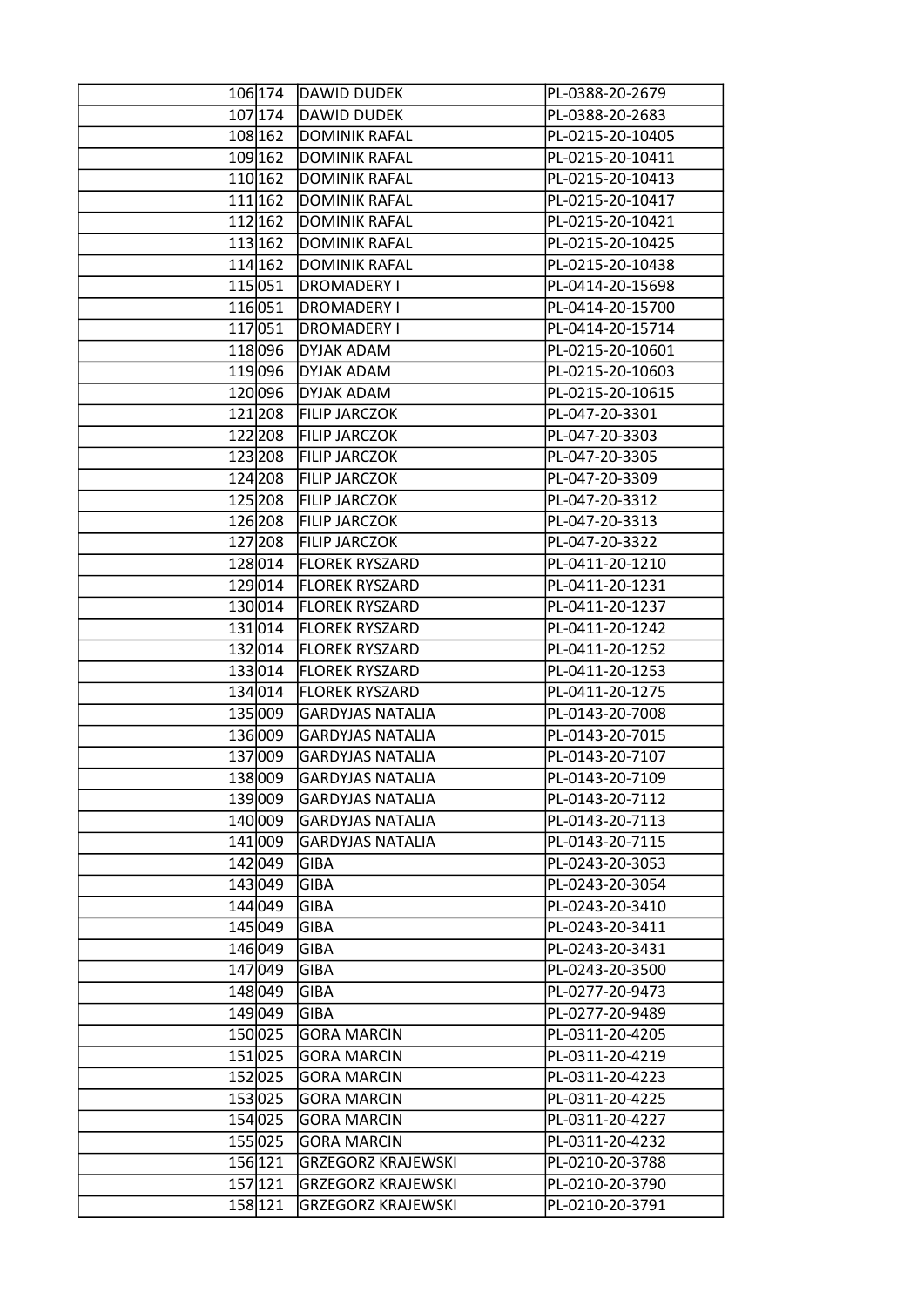|            | 159121 GRZEGORZ KRAJEWSKI | PL-0210-20-3792  |
|------------|---------------------------|------------------|
| 160 121    | <b>GRZEGORZ KRAJEWSKI</b> | PL-0210-20-3793  |
| 161 121    | <b>GRZEGORZ KRAJEWSKI</b> | PL-0210-20-3794  |
| 162 121    | <b>GRZEGORZ KRAJEWSKI</b> | PL-0210-20-3796  |
| 163071     | <b>GRZEGORZ KUSAJ</b>     | PL-0211-20-8951  |
| 164 071    | <b>GRZEGORZ KUSAJ</b>     | PL-0211-20-8953  |
| 165071     | <b>GRZEGORZ KUSAJ</b>     | PL-0211-20-8958  |
| 166071     | <b>GRZEGORZ KUSAJ</b>     | PL-0211-20-8960  |
| 167071     | <b>GRZEGORZ KUSAJ</b>     | PL-0211-20-8961  |
| 168071     | <b>GRZEGORZ KUSAJ</b>     | PL-0211-20-8994  |
| 169046     | <b>HOLA PIOTR</b>         | PL-0411-20-3505  |
| 170046     | <b>HOLA PIOTR</b>         | PL-0411-20-3520  |
| 171046     | <b>HOLA PIOTR</b>         | PL-0411-20-3521  |
| 172046     | <b>HOLA PIOTR</b>         | PL-0411-20-3523  |
| 173046     | <b>HOLA PIOTR</b>         | PL-0411-20-3532  |
| 174046     | <b>HOLA PIOTR</b>         | PL-08-20-5916    |
|            |                           |                  |
| 175046     | <b>HOLA PIOTR</b>         | PL-08-20-5917    |
| 176 215    | JGJL                      | PL-20-381-1062   |
| $177$  215 | JGJL                      | PL-20-381-1064   |
| 178 215    | JGJL                      | PL-20-381-1076   |
| 179215     | JGJL                      | PL-20-381-1078   |
|            | 180215 JGJL               | PL-20-381-172    |
| 181215     | JGJL                      | PL-20-381-175    |
| 182215     | JGJL                      | PL-20-381-178    |
| 183 184    | JACEK LUKASZYK            | PL-0215-20-9615  |
| 184 184    | JACEK LUKASZYK            | PL-0215-20-9860  |
| 185 184    | JACEK LUKASZYK            | PL-0215-20-9895  |
| 186085     | JOZEF & MARCIN team       | PL-0100-20-12142 |
| 187085     | JOZEF & MARCIN team       | PL-0100-20-12287 |
| 188085     | JOZEF & MARCIN team       | PL-099-20-5653   |
| 189085     | JOZEF & MARCIN team       | PL-099-20-5655   |
| 190085     | JOZEF & MARCIN team       | PL-099-20-5664   |
| 191085     | JOZEF & MARCIN team       | PL-099-20-5667   |
| 192 085    | JOZEF & MARCIN team       | PL-099-20-969    |
| 193 003    | <b>JUSTYNA KORYCKA</b>    | PL-0490-20-5654  |
| 194 003    | <b>JUSTYNA KORYCKA</b>    | PL-0490-20-5655  |
| 195 003    | <b>JUSTYNA KORYCKA</b>    | PL-0490-20-5656  |
| 196003     | <b>JUSTYNA KORYCKA</b>    | PL-0490-20-5657  |
| 197 003    | <b>JUSTYNA KORYCKA</b>    | PL-0490-20-5658  |
| 198 003    | <b>JUSTYNA KORYCKA</b>    | PL-0490-20-5659  |
| 199003     | <b>JUSTYNA KORYCKA</b>    | PL-0490-20-5660  |
| 200066     | KAMIL RAFAL               | PL-0215-20-10401 |
| 201066     | KAMIL RAFAL               | PL-0215-20-10407 |
| 202066     | <b>KAMIL RAFAL</b>        | PL-0215-20-10410 |
| 203066     | KAMIL RAFAL               | PL-0215-20-10416 |
| 204 066    | <b>KAMIL RAFAL</b>        | PL-0215-20-10424 |
| 205066     | KAMIL RAFAL               | PL-0215-20-10440 |
| 206066     | KAMIL RAFAL               | PL-0215-20-10448 |
| 207 149    | KORBUS KRZYSZTOF          | PL-0318-20-2822  |
| 208 149    | <b>KORBUS KRZYSZTOF</b>   | PL-0318-20-3210  |
| 209 149    | <b>KORBUS KRZYSZTOF</b>   | PL-0318-20-3241  |
| 210 149    | KORBUS KRZYSZTOF          | PL-0318-20-3342  |
| 211 149    | <b>KORBUS KRZYSZTOF</b>   | PL-0318-20-3343  |
|            |                           |                  |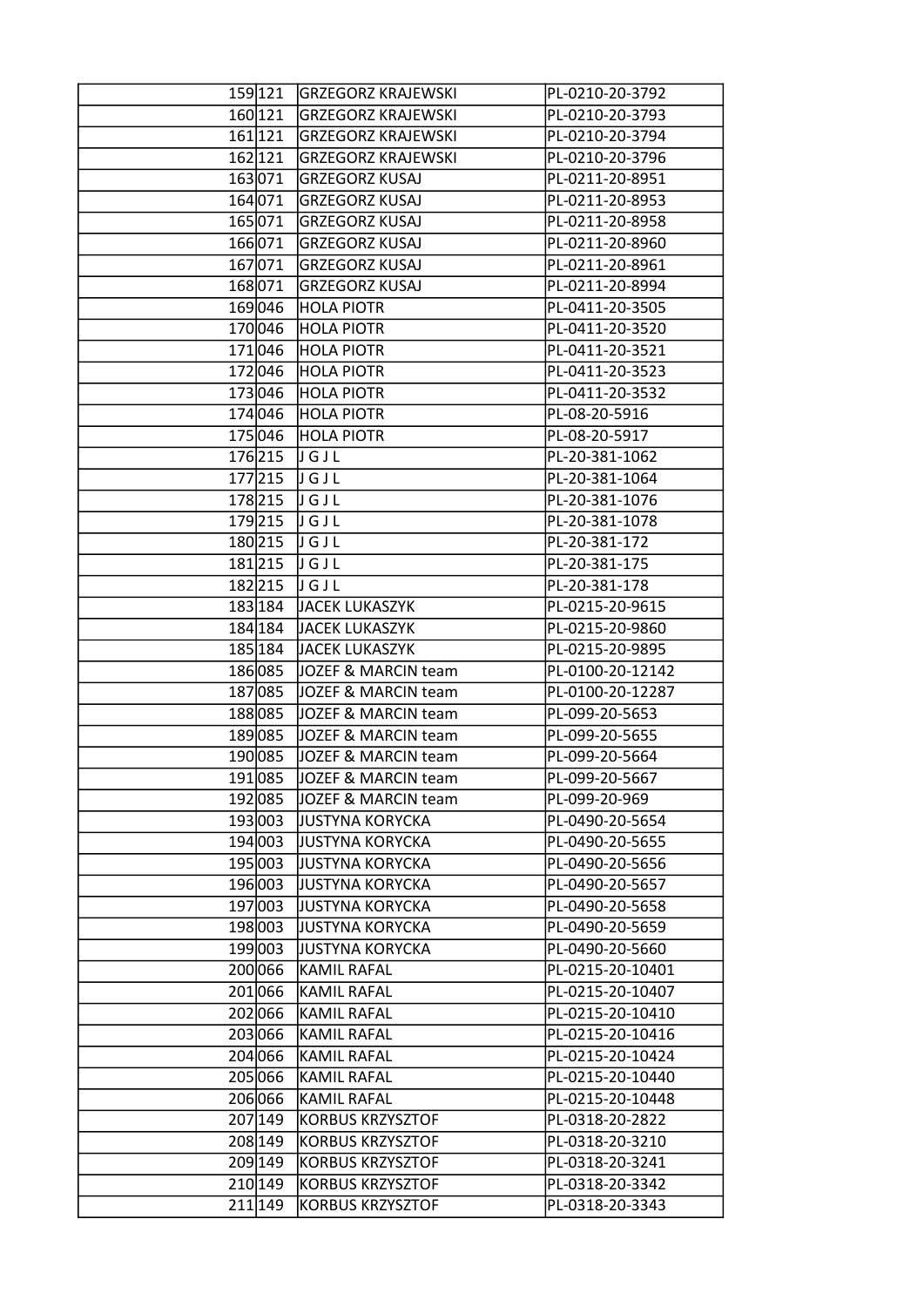| 212 149 | KORBUS KRZYSZTOF           | PL-0318-20-3376  |
|---------|----------------------------|------------------|
| 213 149 | <b>KORBUS KRZYSZTOF</b>    | PL-0318-20-3395  |
| 214 064 | KOSOBUCKI-OLKOWSKI         | PL-0321-20-8442  |
| 215 064 | KOSOBUCKI-OLKOWSKI         | PL-0321-20-8470  |
| 216064  | KOSOBUCKI-OLKOWSKI         | PL-0321-20-8471  |
| 217 064 | KOSOBUCKI-OLKOWSKI         | PL-0321-20-8563  |
| 218064  | KOSOBUCKI-OLKOWSKI         | PL-0321-20-8565  |
| 219064  | KOSOBUCKI-OLKOWSKI         | PL-0321-20-8573  |
| 220010  | <b>KRAWCZYK RYSZARD</b>    | PL-0210-20-1140  |
| 221010  | <b>KRAWCZYK RYSZARD</b>    | PL-0210-20-1176  |
| 222012  | <b>KRAWIECZEK LUCJAN</b>   | PL-0129-20-1788  |
| 223012  | <b>KRAWIECZEK LUCJAN</b>   | PL-0129-20-1795  |
| 224012  | <b>KRAWIECZEK LUCJAN</b>   | PL-0143-20-6038  |
| 225012  | KRAWIECZEK LUCJAN          | PL-0143-20-6051  |
| 226012  | <b>KRAWIECZEK LUCJAN</b>   | PL-0143-20-6052  |
| 227012  | <b>KRAWIECZEK LUCJAN</b>   | PL-0143-20-6056  |
| 228012  | KRAWIECZEK LUCJAN          | PL-0143-20-6058  |
| 229 077 | KROLIKOWSKI-ROBAKIEWICZ    | PL-0475-20-11226 |
| 230077  | KROLIKOWSKI-ROBAKIEWICZ    | PL-0475-20-11238 |
| 231077  | KROLIKOWSKI-ROBAKIEWICZ    | PL-0475-20-11239 |
| 232077  | KROLIKOWSKI-ROBAKIEWICZ    | PL-0475-20-11241 |
| 233077  | KROLIKOWSKI-ROBAKIEWICZ    | PL-0475-20-11242 |
| 234 077 | KROLIKOWSKI-ROBAKIEWICZ    | PL-0475-20-11247 |
| 235 077 | KROLIKOWSKI-ROBAKIEWICZ    | PL-0475-20-11248 |
| 236 077 | KROLIKOWSKI-ROBAKIEWICZ    | PL-0475-20-11253 |
| 237 190 | <b>KRYSTIAN KROWICKI</b>   | PL-0413-20-7479  |
| 238 190 | KRYSTIAN KROWICKI          | PL-0413-20-7480  |
| 239 190 | <b>KRYSTIAN KROWICKI</b>   | PL-0413-20-7483  |
| 240 190 | <b>KRYSTIAN KROWICKI</b>   | PL-0413-20-7485  |
| 241 190 | <b>KRYSTIAN KROWICKI</b>   | PL-0413-20-7486  |
| 242 190 | <b>KRYSTIAN KROWICKI</b>   | PL-0413-20-7497  |
| 243 190 | <b>KRYSTIAN KROWICKI</b>   | PL-0413-20-7498  |
| 244210  | <b>KRZYSZTOF KOSTECKI</b>  | PL-0208-20-1250  |
| 245 210 | <b>KRZYSZTOF KOSTECKI</b>  | PL-0208-20-1251  |
| 246 210 | KRZYSZTOF KOSTECKI         | PL-0208-20-1253  |
| 247 210 | <b>KRZYSZTOF KOSTECKI</b>  | PL-0208-20-1254  |
| 248 210 | KRZYSZTOF KOSTECKI         | PL-0208-20-1255  |
| 249210  | <b>KRZYSZTOF KOSTECKI</b>  | PL-0208-20-1256  |
| 250210  | <b>KRZYSZTOF KOSTECKI</b>  | PL-0208-20-1257  |
| 251 109 | KUCHARSKI DAREK TIM        | PL-0281-20-10303 |
| 252 109 | KUCHARSKI DAREK TIM        | PL-0281-20-10304 |
| 253 109 | <b>KUCHARSKI DAREK TIM</b> | PL-0281-20-12214 |
| 254 109 | KUCHARSKI DAREK TIM        | PL-0281-20-12271 |
| 255 109 | KUCHARSKI DAREK TIM        | PL-0281-20-8804  |
| 256 109 | KUCHARSKI DAREK TIM        | PL-0281-20-8892  |
| 257 181 | KURKOWSKI SLAWOMIR         | PL-0321-20-5986  |
| 258 181 | KURKOWSKI SLAWOMIR         | PL-0321-20-5994  |
| 259 181 | <b>KURKOWSKI SLAWOMIR</b>  | PL-0321-20-5995  |
| 260 181 | <b>KURKOWSKI SLAWOMIR</b>  | PL-0321-20-5997  |
| 261 181 | <b>KURKOWSKI SLAWOMIR</b>  | PL-0321-20-5998  |
| 262 181 | KURKOWSKI SLAWOMIR         | PL-0321-20-5999  |
| 263 181 | <b>KURKOWSKI SLAWOMIR</b>  | PL-0321-20-6000  |
| 264 011 | <b>KWIETNIOWSKI RAFAL</b>  | PL-0215-20-612   |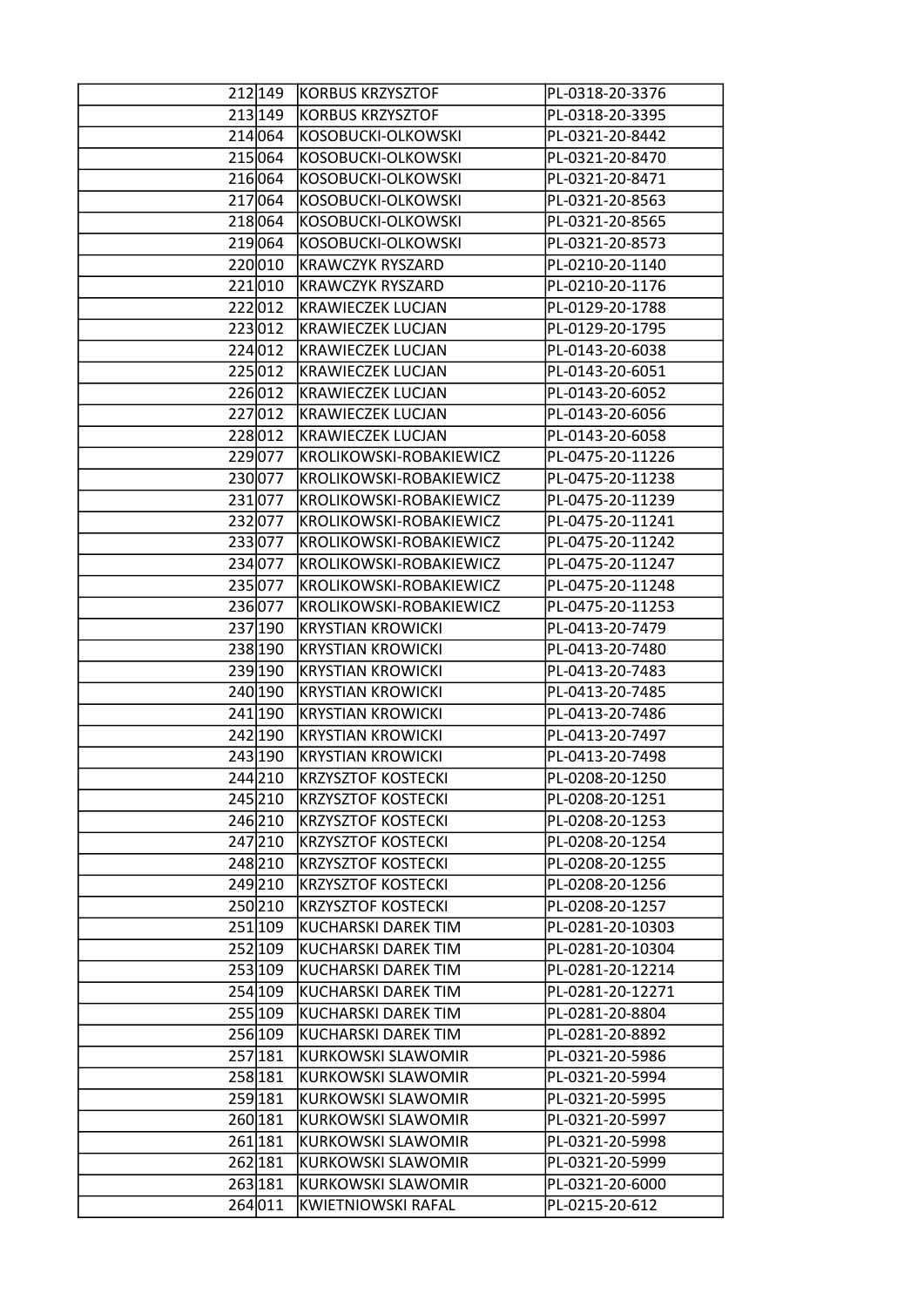|       |         | 265011 KWIETNIOWSKI RAFAL | PL-0215-20-643   |
|-------|---------|---------------------------|------------------|
|       | 266011  | <b>KWIETNIOWSKI RAFAL</b> | PL-0215-20-656   |
|       | 267011  | <b>KWIETNIOWSKI RAFAL</b> | PL-0215-20-663   |
|       | 268072  | <b>LASECKI JERZY</b>      | PL-0468-20-5921  |
|       | 269072  | LASECKI JERZY             | PL-0468-20-5923  |
|       | 270072  | LASECKI JERZY             | PL-0468-20-5948  |
|       | 271072  | LASECKI JERZY             | PL-0468-20-5951  |
|       | 272072  | LASECKI JERZY             | PL-0468-20-5979  |
|       | 273072  | LASECKI JERZY             | PL-0468-20-5984  |
|       | 274 072 | LASECKI JERZY             | PL-0468-20-5987  |
|       | 275015  | LOBODA ADAM               | PL-033-20-4076   |
|       | 276015  | LOBODA ADAM               | PL-033-20-4095   |
|       | 277015  | LOBODA ADAM               | PL-033-20-4097   |
|       | 278214  | MACIUSZEK MICHAL          | PL-0232-20-6301  |
|       | 279214  | MACIUSZEK MICHAL          | PL-0232-20-6303  |
|       |         |                           |                  |
|       | 280214  | MACIUSZEK MICHAL          | PL-0232-20-6305  |
|       | 281214  | MACIUSZEK MICHAL          | PL-0232-20-6314  |
|       | 282214  | MACIUSZEK MICHAL          | PL-0232-20-6317  |
|       | 283214  | MACIUSZEK MICHAL          | PL-0232-20-6320  |
|       | 284 214 | MACIUSZEK MICHAL          | PL-0232-20-6323  |
| 285 1 |         | MALEC MAREK II            | PL-0215-20-10850 |
| 2861  |         | MALEC MAREK II            | PL-0215-20-10851 |
| 287 1 |         | MALEC MAREK II            | PL-0215-20-10854 |
| 288 1 |         | MALEC MAREK II            | PL-0215-20-10855 |
| 289 1 |         | MALEC MAREK II            | PL-0215-20-10859 |
| 290 1 |         | MALEC MAREK II            | PL-0215-20-10881 |
|       | 291 059 | MALEC MAREK               | PL-0215-20-10849 |
|       | 292 059 | MALEC MAREK               | PL-0215-20-10858 |
|       | 293 059 | <b>MALEC MAREK</b>        | PL-0215-20-10870 |
|       | 294 059 | MALEC MAREK               | PL-0215-20-10890 |
|       | 295 059 | MALEC MAREK               | PL-0215-20-10896 |
|       | 296 059 | MALEC MAREK               | PL-0215-20-10897 |
|       | 297059  | MALEC MAREK               | PL-0215-20-10899 |
|       | 298 073 | <b>MARCIN LIPKA</b>       | PL-08-20-2251    |
|       | 299 073 | MARCIN LIPKA              | PL-08-20-2254    |
|       | 300 073 | MARCIN LIPKA              | PL-08-20-2256    |
|       | 301 073 | <b>MARCIN LIPKA</b>       | PL-08-20-2257    |
|       | 302 073 | MARCIN LIPKA              | PL-08-20-2261    |
|       | 303073  | <b>MARCIN LIPKA</b>       | PL-08-20-2262    |
|       | 304 073 | <b>MARCIN LIPKA</b>       | PL-08-20-2266    |
|       | 305 131 | <b>MAREK KONSEK</b>       | PL-0116-20-3835  |
|       | 306 131 | lMAREK KONSEK             | PL-0116-20-3838  |
|       | 307 131 | <b>MAREK KONSEK</b>       | PL-0116-20-3844  |
|       | 308 131 | <b>MAREK KONSEK</b>       | PL-0116-20-3846  |
|       | 309 131 | <b>MAREK KONSEK</b>       | PL-0116-20-3848  |
|       | 310 131 | <b>MAREK KONSEK</b>       | PL-0116-20-3850  |
|       | 311 131 | <b>MAREK KONSEK</b>       | PL-0116-20-3919  |
|       | 312 216 | MIECZYSLAW KWIETNIOWSKI   | PL-0215-20-134   |
|       | 313 216 | MIECZYSLAW KWIETNIOWSKI   | PL-0215-20-146   |
|       | 314 216 | MIECZYSLAW KWIETNIOWSKI   | PL-0215-20-147   |
|       | 315 216 | MIECZYSLAW KWIETNIOWSKI   | PL-0215-20-153   |
|       | 316 216 | MIECZYSLAW KWIETNIOWSKI   | PL-0215-20-160   |
|       | 317 216 | MIECZYSLAW KWIETNIOWSKI   | PL-0215-20-164   |
|       |         |                           |                  |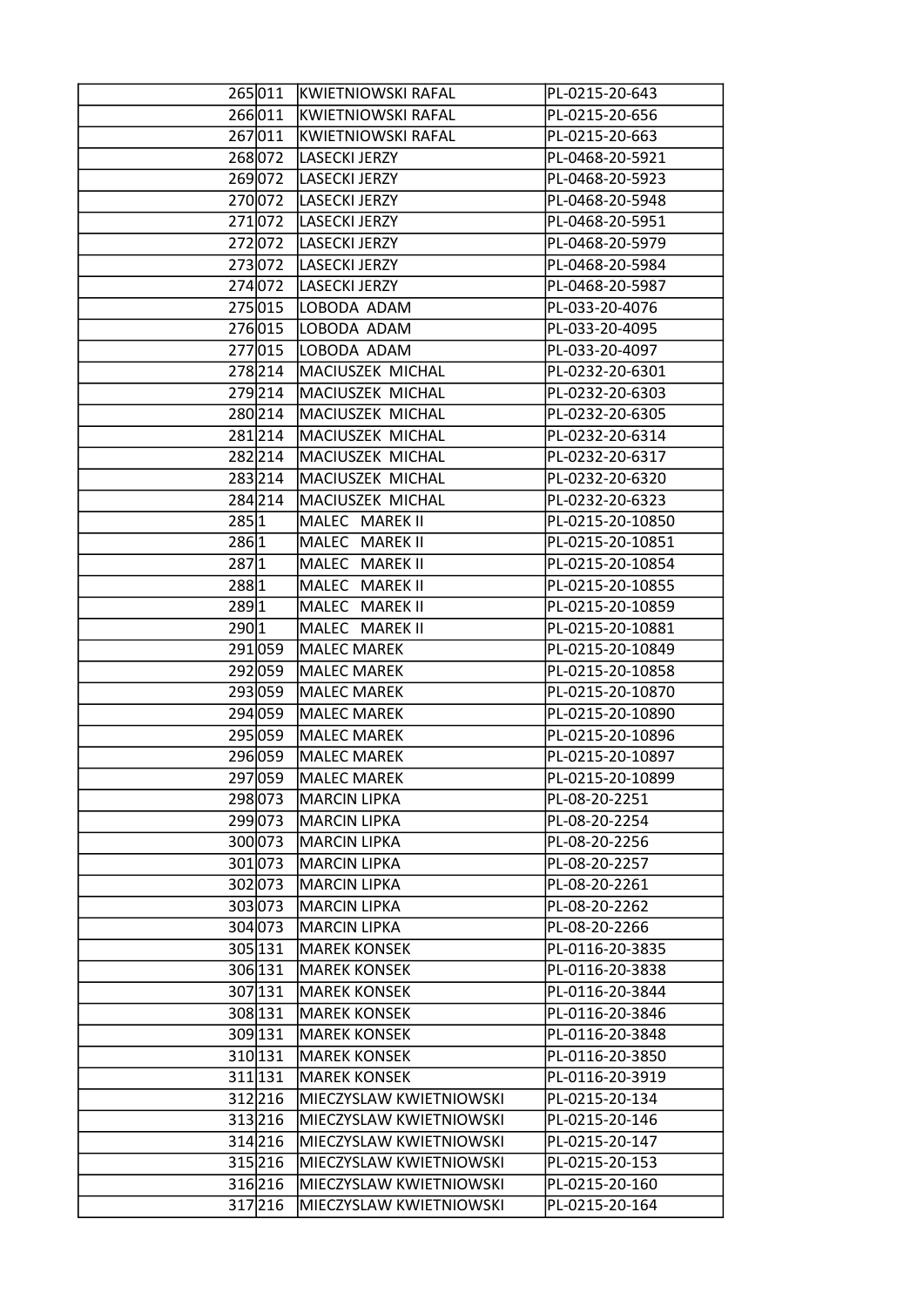| 318 216 | MIECZYSLAW KWIETNIOWSKI   | PL-0215-20-166   |
|---------|---------------------------|------------------|
| 319 067 | MIROSLAW WARDA            | PL-0211-20-8104  |
| 320067  | MIROSLAW WARDA            | PL-0211-20-8113  |
| 321067  | MIROSLAW WARDA            | PL-0211-20-8130  |
| 322067  | MIROSLAW WARDA            | PL-0211-20-8134  |
| 323067  | MIROSLAW WARDA            | PL-0211-20-8142  |
| 324 067 | MIROSLAW WARDA            | PL-0211-20-8144  |
| 325 067 | MIROSLAW WARDA            | PL-0211-20-8145  |
| 326005  | MMMMM DANILOWICZ          | PL-0215-20-11167 |
| 327 005 | MMMMM DANILOWICZ          | PL-0215-20-11183 |
| 328 191 | <b>NACULAK ARTUR</b>      | PL-0413-20-9304  |
| 329 191 | NACULAK ARTUR             | PL-0413-20-9326  |
| 330 191 | <b>NACULAK ARTUR</b>      | PL-0413-20-9327  |
| 331 191 | NACULAK ARTUR             | PL-0413-20-9351  |
| 332 191 | <b>NACULAK ARTUR</b>      | PL-0413-20-9375  |
| 333 191 | <b>NACULAK ARTUR</b>      | PL-0413-20-9380  |
| 334 191 | <b>NACULAK ARTUR</b>      | PL-0413-20-9386  |
| 335 004 | <b>OBIDZINSKI ROBERT</b>  | PL-0490-20-7061  |
| 336 004 | <b>OBIDZINSKI ROBERT</b>  | PL-0490-20-7063  |
| 337004  | OBIDZINSKI ROBERT         | PL-0490-20-7066  |
| 338004  | <b>OBIDZINSKI ROBERT</b>  | PL-0490-20-7071  |
| 339004  | <b>OBIDZINSKI ROBERT</b>  | PL-0490-20-7072  |
| 340 004 | <b>OBIDZINSKI ROBERT</b>  | PL-0490-20-7074  |
| 341 004 | <b>OBIDZINSKI ROBERT</b>  | PL-0490-20-7075  |
| 342 013 | <b>OLIVIER KRAWCZAK</b>   | PL-0139-20-2018  |
| 343 013 | <b>OLIVIER KRAWCZAK</b>   | PL-0139-20-2040  |
| 344 013 | <b>OLIVIER KRAWCZAK</b>   | PL-0139-20-2059  |
| 345 013 | <b>OLIVIER KRAWCZAK</b>   | PL-0139-20-2069  |
| 346013  | <b>OLIVIER KRAWCZAK</b>   | PL-0139-20-2095  |
| 347 084 | OLIWKA TEAM               | PL-0293-20-4942  |
| 348 084 | OLIWKA TEAM               | PL-0412-20-7581  |
| 349084  | <b>OLIWKA TEAM</b>        | PL-0412-20-7583  |
| 350084  | <b>OLIWKA TEAM</b>        | PL-0412-20-7588  |
| 351 084 | <b>OLIWKA TEAM</b>        | PL-0412-20-7589  |
| 352 069 | PAN SEKULSKI I ZELAZNIAKI | PL-0303-20-1044  |
| 353069  | PAN SEKULSKI I ZELAZNIAKI | PL-0303-20-1047  |
| 354 069 | PAN SEKULSKI I ZELAZNIAKI | PL-0303-20-1056  |
| 355069  | PAN SEKULSKI I ZELAZNIAKI | PL-0468-20-4110  |
| 356 069 | PAN SEKULSKI I ZELAZNIAKI | PL-0468-20-4120  |
| 357 069 | PAN SEKULSKI I ZELAZNIAKI | PL-0468-20-4143  |
| 358 069 | PAN SEKULSKI I ZELAZNIAKI | PL-0468-20-4160  |
| 359226  | PAWEL MALGORZATA LANDMAN  | PL-0208-20-2186  |
| 360226  | PAWEL MALGORZATA LANDMAN  | PL-0208-20-5180  |
| 361 226 | PAWEL MALGORZATA LANDMAN  | PL-0208-20-5185  |
| 362226  | PAWEL MALGORZATA LANDMAN  | PL-0208-20-5187  |
| 363 125 | PELIKANT & CZARDYBON      | PL-0111-20-3710  |
| 364 125 | PELIKANT & CZARDYBON      | PL-0111-20-4088  |
| 365 125 | PELIKANT & CZARDYBON      | PL-0111-20-4090  |
| 366 125 | PELIKANT & CZARDYBON      | PL-0129-20-2014  |
| 367 125 | PELIKANT & CZARDYBON      | PL-0129-20-2020  |
| 368 125 | PELIKANT & CZARDYBON      | PL-0129-20-2036  |
| 369 125 | PELIKANT & CZARDYBON      | PL-0129-20-2037  |
| 370 194 | PIOTR SMYK II             | PL-0463-20-3309  |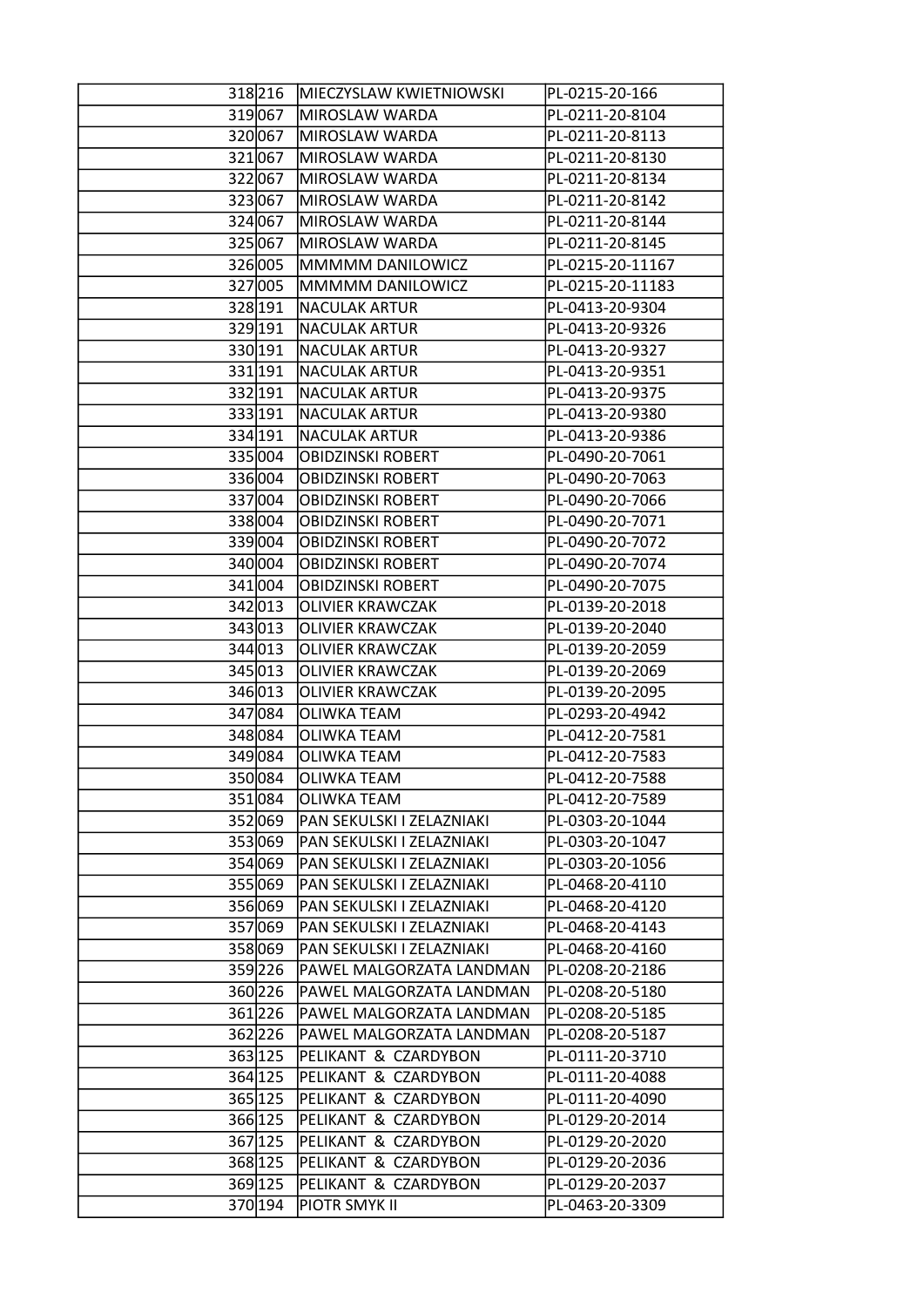|         | 371194 PIOTR SMYK II         | PL-0463-20-3310  |
|---------|------------------------------|------------------|
| 372 194 | <b>PIOTR SMYK II</b>         | PL-0463-20-3320  |
| 373 194 | <b>PIOTR SMYK II</b>         | PL-0463-20-3321  |
| 374 194 | <b>PIOTR SMYK II</b>         | PL-0463-20-3336  |
| 375 194 | <b>PIOTR SMYK II</b>         | PL-0463-20-3349  |
| 376 194 | <b>PIOTR SMYK II</b>         | PL-0463-20-3364  |
| 377 147 | <b>PIOTROWSKI TOMASZ</b>     | PL-0285-20-18622 |
| 378 147 | <b>PIOTROWSKI TOMASZ</b>     | PL-0285-20-18623 |
| 379 147 | <b>PIOTROWSKI TOMASZ</b>     | PL-0285-20-18635 |
| 380 147 | <b>PIOTROWSKI TOMASZ</b>     | PL-0285-20-18647 |
| 381 147 | <b>PIOTROWSKI TOMASZ</b>     | PL-0285-20-18682 |
| 382 147 | <b>PIOTROWSKI TOMASZ</b>     | PL-0285-20-18691 |
| 383 147 | <b>PIOTROWSKI TOMASZ</b>     | PL-0285-20-18715 |
| 384 083 | <b>PROMOTOR</b>              | PL-0129-20-1703  |
| 385 083 | <b>PROMOTOR</b>              | PL-0129-20-1780  |
| 386083  | <b>PROMOTOR</b>              | PL-0129-20-1799  |
| 387 083 | <b>PROMOTOR</b>              | PL-0143-20-6026  |
| 388 145 | <b>PRZEDNIKOWSKI WIESLAW</b> | PL-0306-20-2063  |
| 389 145 | PRZEDNIKOWSKI WIESLAW        | PL-0306-20-2068  |
| 390 145 | PRZEDNIKOWSKI WIESLAW        | PL-0306-20-2073  |
| 391 145 | PRZEDNIKOWSKI WIESLAW        | PL-0306-20-2074  |
| 392 145 | <b>PRZEDNIKOWSKI WIESLAW</b> | PL-0306-20-2078  |
| 393 145 | PRZEDNIKOWSKI WIESLAW        | PL-0306-20-2079  |
| 394 145 | PRZEDNIKOWSKI WIESLAW        | PL-0306-20-2082  |
| 395 157 | <b>RAFAL ADAMCZYK</b>        | PL-0164-20-1523  |
| 396 157 | <b>RAFAL ADAMCZYK</b>        | PL-0164-20-1525  |
| 397 157 | <b>RAFAL ADAMCZYK</b>        | PL-0164-20-1529  |
| 398 157 | <b>RAFAL ADAMCZYK</b>        | PL-0164-20-1531  |
| 399 157 | <b>RAFAL ADAMCZYK</b>        | PL-0164-20-1544  |
| 400 157 | <b>RAFAL ADAMCZYK</b>        | PL-0164-20-1549  |
| 401 157 | <b>RAFAL ADAMCZYK</b>        | PL-0164-20-1559  |
| 402 177 | <b>RIO ADI</b>               | PL-0422-20-1118  |
| 403 177 | RIO ADI                      | PL-0422-20-1119  |
| 404 177 | <b>RIO ADI</b>               | PL-0422-20-1120  |
| 405 177 | RIO ADI                      | PL-0422-20-1140  |
| 406 177 | <b>RIO ADI</b>               | PL-0422-20-1141  |
| 407 177 | <b>RIO ADI</b>               | PL-0422-20-1142  |
| 408 177 | <b>RIO ADI</b>               | PL-0422-20-5309  |
| 409229  | <b>RYBNIK</b>                | PL-0164-20-4075  |
| 410229  | <b>RYBNIK</b>                | PL-0164-20-4089  |
| 411229  | <b>RYBNIK</b>                | PL-0164-20-4094  |
| 412229  | <b>RYBNIK</b>                | PL-0164-20-4095  |
| 413 229 | <b>RYBNIK</b>                | PL-0164-20-4097  |
| 414 229 | <b>RYBNIK</b>                | PL-0164-20-4098  |
| 415 229 | <b>RYBNIK</b>                | PL-0164-20-4100  |
| 416 209 | <b>SANTOS HODOWLA</b>        | PL-208-20-1235   |
| 417 209 | <b>SANTOS HODOWLA</b>        | PL-208-20-1236   |
| 418 209 | <b>SANTOS HODOWLA</b>        | PL-208-20-1237   |
| 419 209 | <b>SANTOS HODOWLA</b>        | PL-208-20-1239   |
| 420 209 | <b>SANTOS HODOWLA</b>        | PL-208-20-1240   |
| 421 209 | <b>SANTOS HODOWLA</b>        | PL-208-20-1242   |
| 422 209 | <b>SANTOS HODOWLA</b>        | PL-208-20-1245   |
| 423040  | <b>SCHNAIDER KRZYSZTOF</b>   | PL-0232-20-8648  |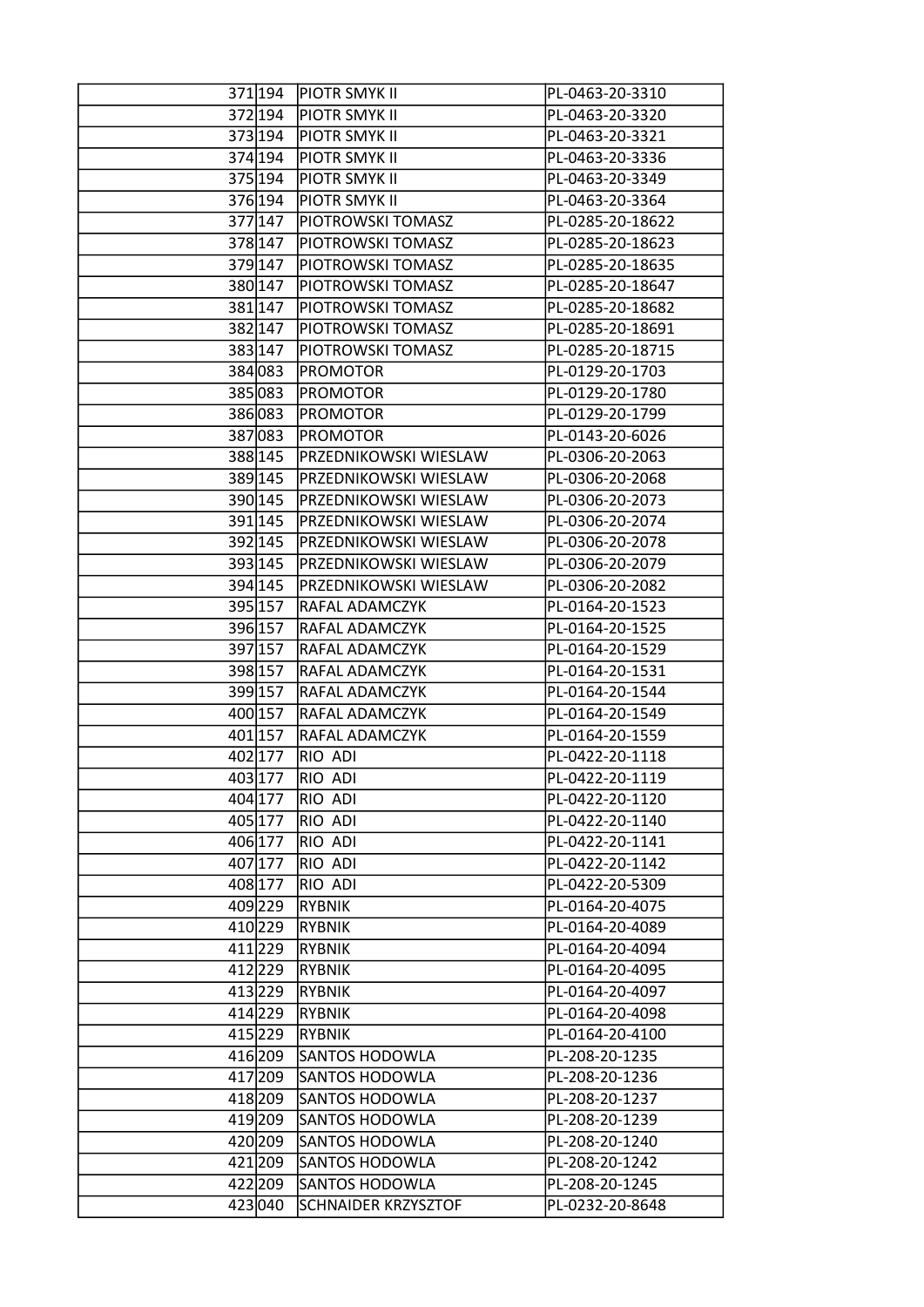|         | 424 052 SERAFIN LESZEK    | PL-0250-20-4004 |
|---------|---------------------------|-----------------|
| 425052  | <b>SERAFIN LESZEK</b>     | PL-0250-20-4007 |
| 426052  | <b>SERAFIN LESZEK</b>     | PL-0250-20-4009 |
| 427 052 | <b>SERAFIN LESZEK</b>     | PL-0250-20-4011 |
| 428 052 | <b>SERAFIN LESZEK</b>     | PL-0250-20-4015 |
| 429052  | <b>SERAFIN LESZEK</b>     | PL-0250-20-4017 |
| 430052  | <b>SERAFIN LESZEK</b>     | PL-0250-20-4019 |
| 431 048 | SEYKOpol JERZY SERZYSKO   | PL-0478-20-2006 |
| 432 048 | SEYKOpol JERZY SERZYSKO   | PL-0478-20-2007 |
| 433093  | <b>SLAWOMIR BLASZCZAK</b> | PL-0215-20-2304 |
| 434 093 | SLAWOMIR BLASZCZAK        | PL-0215-20-2305 |
| 435 093 | <b>SLAWOMIR BLASZCZAK</b> | PL-0215-20-2306 |
| 436 093 | <b>SLAWOMIR BLASZCZAK</b> | PL-0215-20-2309 |
| 437 093 | <b>SLAWOMIR BLASZCZAK</b> | PL-0215-20-2310 |
| 438 093 | <b>SLAWOMIR BLASZCZAK</b> | PL-0215-20-2325 |
| 439093  | <b>SLAWOMIR BLASZCZAK</b> | PL-0215-20-2335 |
| 440 108 | <b>SLAWOMIR KLECZAJ</b>   | PL-0180-20-9628 |
| 441 108 | <b>SLAWOMIR KLECZAJ</b>   | PL-0180-20-9629 |
| 442 108 | <b>SLAWOMIR KLECZAJ</b>   | PL-0180-20-9630 |
| 443 108 | <b>SLAWOMIR KLECZAJ</b>   | PL-0180-20-9631 |
| 444 108 | <b>SLAWOMIR KLECZAJ</b>   | PL-0180-20-9638 |
| 445 108 | <b>SLAWOMIR KLECZAJ</b>   | PL-0180-20-9645 |
| 446 108 | <b>SLAWOMIR KLECZAJ</b>   | PL-0180-20-9646 |
| 447 039 | <b>SMYK PIOTR</b>         | PL-0210-20-3787 |
| 448 039 | <b>SMYK PIOTR</b>         | PL-0210-20-3789 |
| 449 039 | <b>SMYK PIOTR</b>         | PL-0210-20-3795 |
| 450039  | <b>SMYK PIOTR</b>         | PL-0210-20-3797 |
| 451 039 | <b>SMYK PIOTR</b>         | PL-0210-20-3798 |
| 452 039 | <b>SMYK PIOTR</b>         | PL-0210-20-3799 |
| 453039  | <b>SMYK PIOTR</b>         | PL-0210-20-3800 |
| 454 081 | <b>STANI</b>              | PL-0231-20-7325 |
| 455081  | <b>STANI</b>              | PL-0231-20-7326 |
| 456081  | <b>STANI</b>              | PL-0231-20-7331 |
| 457 081 | <b>STANI</b>              | PL-0231-20-7333 |
| 458081  | <b>STANI</b>              | PL-0231-20-7334 |
| 459081  | <b>STANI</b>              | PL-0231-20-7342 |
| 460 103 | SZEREGOWIEC DOLOT         | PL-02-20-6903   |
| 461 103 | <b>SZEREGOWIEC DOLOT</b>  | PL-02-20-6907   |
| 462 103 | SZEREGOWIEC DOLOT         | PL-02-20-6913   |
| 463 103 | SZEREGOWIEC DOLOT         | PL-02-20-6915   |
| 464 103 | <b>SZEREGOWIEC DOLOT</b>  | PL-02-20-6917   |
| 465 103 | <b>SZEREGOWIEC DOLOT</b>  | PL-02-20-6920   |
| 466 103 | <b>SZEREGOWIEC DOLOT</b>  | PL-02-20-6922   |
| 467008  | SZTOBNICKI PAWEL          | PL-0102-20-9101 |
| 468 008 | <b>SZTOBNICKI PAWEL</b>   | PL-0102-20-9102 |
| 469008  | SZTOBNICKI PAWEL          | PL-0102-20-9105 |
| 470008  | <b>SZTOBNICKI PAWEL</b>   | PL-0102-20-9106 |
| 471008  | <b>SZTOBNICKI PAWEL</b>   | PL-0102-20-9107 |
| 472008  | <b>SZTOBNICKI PAWEL</b>   | S-24-20-329     |
| 473008  | <b>SZTOBNICKI PAWEL</b>   | S-24-20-330     |
| 474 118 | SZYMKOWIAK MIROSLAW       | PL-0219-20-3157 |
| 475 118 | SZYMKOWIAK MIROSLAW       | PL-0219-20-3159 |
| 476 118 | SZYMKOWIAK MIROSLAW       | PL-0219-20-3167 |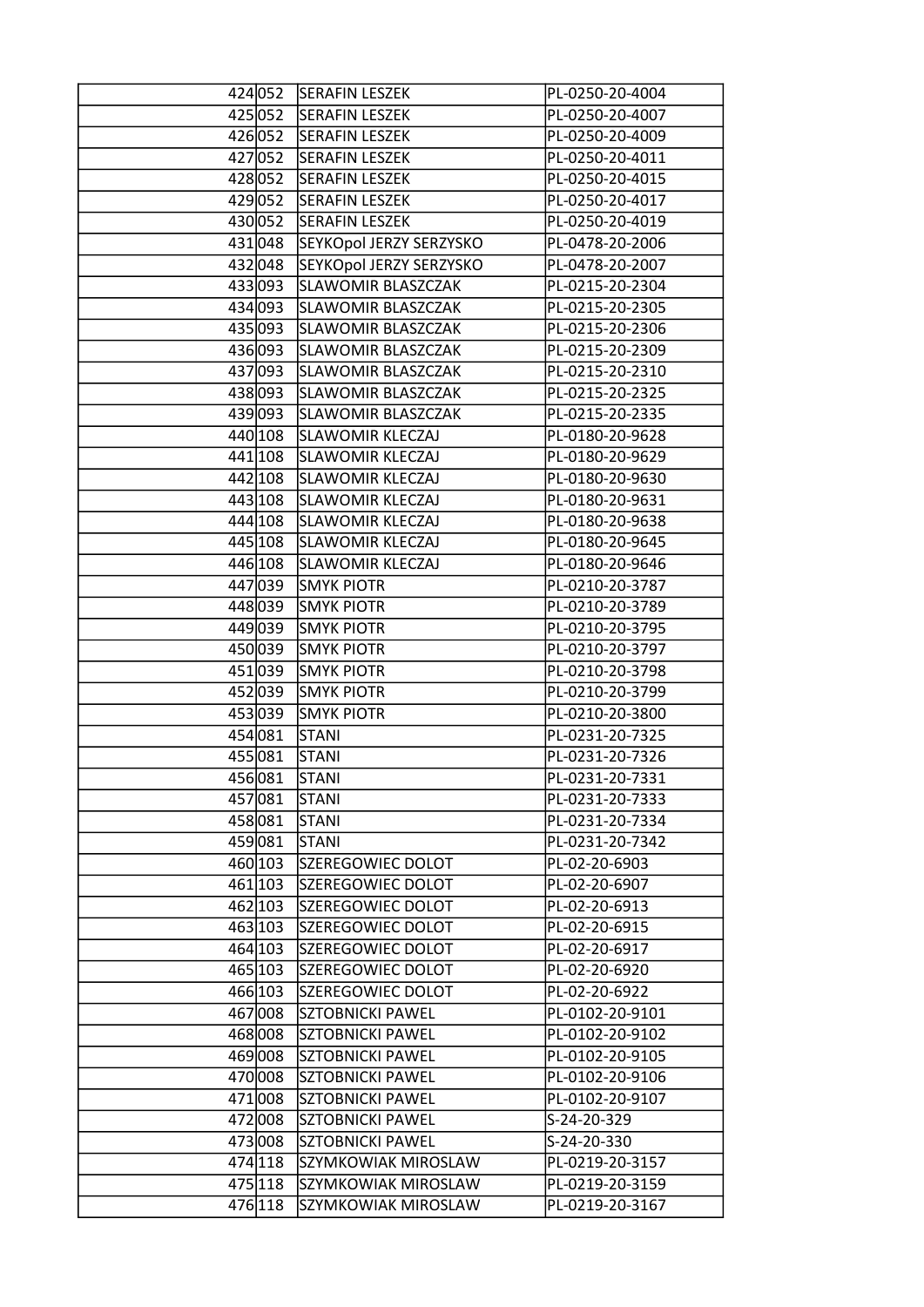|         | 477 118 | SZYMKOWIAK MIROSLAW           | PL-0219-20-3169  |
|---------|---------|-------------------------------|------------------|
|         | 478 118 | SZYMKOWIAK MIROSLAW           | PL-0219-20-3171  |
| 479 118 |         | SZYMKOWIAK MIROSLAW           | PL-0219-20-3172  |
|         | 480 118 | SZYMKOWIAK MIROSLAW           | PL-0219-20-3173  |
| 481 155 |         | <b>TAYA</b>                   | PL-0250-20-4023  |
| 482 155 |         | <b>TAYA</b>                   | PL-0250-20-4026  |
| 483 155 |         | <b>TAYA</b>                   | PL-0250-20-4031  |
| 484 155 |         | <b>TAYA</b>                   | PL-0250-20-4033  |
| 485 155 |         | <b>TAYA</b>                   | PL-0250-20-4035  |
| 486 155 |         | <b>TAYA</b>                   | PL-0250-20-4038  |
| 487 155 |         | <b>TAYA</b>                   | PL-0250-20-4042  |
|         | 488213  | <b>TEAM BARKA</b>             | PL-0211-20-8954  |
|         | 489213  | <b>TEAM BARKA</b>             | PL-0211-20-8956  |
|         | 490 167 | <b>TEAM ESCHKE KOLODYNSKI</b> | PL-0129-20-1752  |
|         | 491 167 | <b>TEAM ESCHKE KOLODYNSKI</b> | PL-0143-20-6054  |
|         | 492 167 | <b>TEAM ESCHKE KOLODYNSKI</b> | PL-0143-20-6055  |
|         |         |                               | PL-0425-20-11823 |
|         | 493 160 | <b>TEAM STOCHAJ- NIZYNSKI</b> |                  |
| 494 160 |         | TEAM STOCHAJ- NIZYNSKI        | PL-0425-20-6537  |
|         | 495 160 | <b>TEAM STOCHAJ- NIZYNSKI</b> | PL-0425-20-6538  |
| 496 160 |         | <b>TEAM STOCHAJ- NIZYNSKI</b> | PL-0425-20-6539  |
| 497 160 |         | TEAM STOCHAJ- NIZYNSKI        | PL-0425-20-6631  |
|         | 498 160 | <b>TEAM STOCHAJ- NIZYNSKI</b> | PL-0425-20-6641  |
| 499 160 |         | TEAM STOCHAJ- NIZYNSKI        | PL-0425-20-6650  |
| 500016  |         | <b>TIM-MODLISZEWICE</b>       | CZ-0137-20-3863  |
| 501 016 |         | TIM-MODLISZEWICE              | CZ-0137-20-3865  |
|         | 502 016 | <b>TIM-MODLISZEWICE</b>       | CZ-0137-20-3898  |
| 503016  |         | <b>TIM-MODLISZEWICE</b>       | PL-047-20-4022   |
| 504 016 |         | <b>TIM-MODLISZEWICE</b>       | PL-047-20-4080   |
|         | 505016  | <b>TIM-MODLISZEWICE</b>       | PL-047-20-4090   |
| 506016  |         | <b>TIM-MODLISZEWICE</b>       | PL-047-20-9704   |
| 507 105 |         | <b>TOMASZ GOZDUR</b>          | PL-0185-20-6078  |
| 508 105 |         | <b>TOMASZ GOZDUR</b>          | PL-0185-20-6079  |
|         | 509 105 | <b>TOMASZ GOZDUR</b>          | PL-0185-20-6081  |
|         | 510 105 | <b>TOMASZ GOZDUR</b>          | PL-0185-20-6088  |
|         | 511 196 | <b>TOMASZ KUBIK</b>           | PL-0248-20-10513 |
|         | 512 196 | <b>TOMASZ KUBIK</b>           | PL-0248-20-10514 |
|         | 513043  | TORZ SLAWOMIR                 | PL-0140-20-5056  |
|         | 514 043 | TORZ SLAWOMIR                 | PL-0140-20-5066  |
|         | 515 043 | <b>TORZ SLAWOMIR</b>          | PL-0140-20-5067  |
|         | 516043  | <b>TORZ SLAWOMIR</b>          | PL-0140-20-5075  |
|         | 517043  | <b>TORZ SLAWOMIR</b>          | PL-0140-20-5085  |
|         | 518043  | TORZ SLAWOMIR                 | PL-0140-20-5090  |
|         | 519043  | <b>TORZ SLAWOMIR</b>          | PL-0140-20-5091  |
|         | 520 171 | VAN VET J. RAK- K. BYC        | PL-01-20-141     |
|         | 521 171 | VAN VET J. RAK- K. BYC        | PL-01-20-147     |
|         | 522 171 | VAN VET J. RAK- K. BYC        | PL-01-20-149     |
|         | 523 171 | VAN VET J. RAK- K. BYC        | PL-01-20-150     |
|         | 524 171 | VAN VET J. RAK- K. BYC        | PL-01-20-160     |
| 525 171 |         | VAN VET J. RAK- K. BYC        | PL-01-20-166     |
|         | 526 171 | VAN VET J. RAK- K. BYC        | PL-01-20-170     |
|         | 527 188 | WACLAW SWATOWSKI              | PL-0208-20-6215  |
|         | 528 188 | <b>WACLAW SWATOWSKI</b>       | PL-0208-20-6216  |
|         | 529 188 | <b>WACLAW SWATOWSKI</b>       | PL-0208-20-6217  |
|         |         |                               |                  |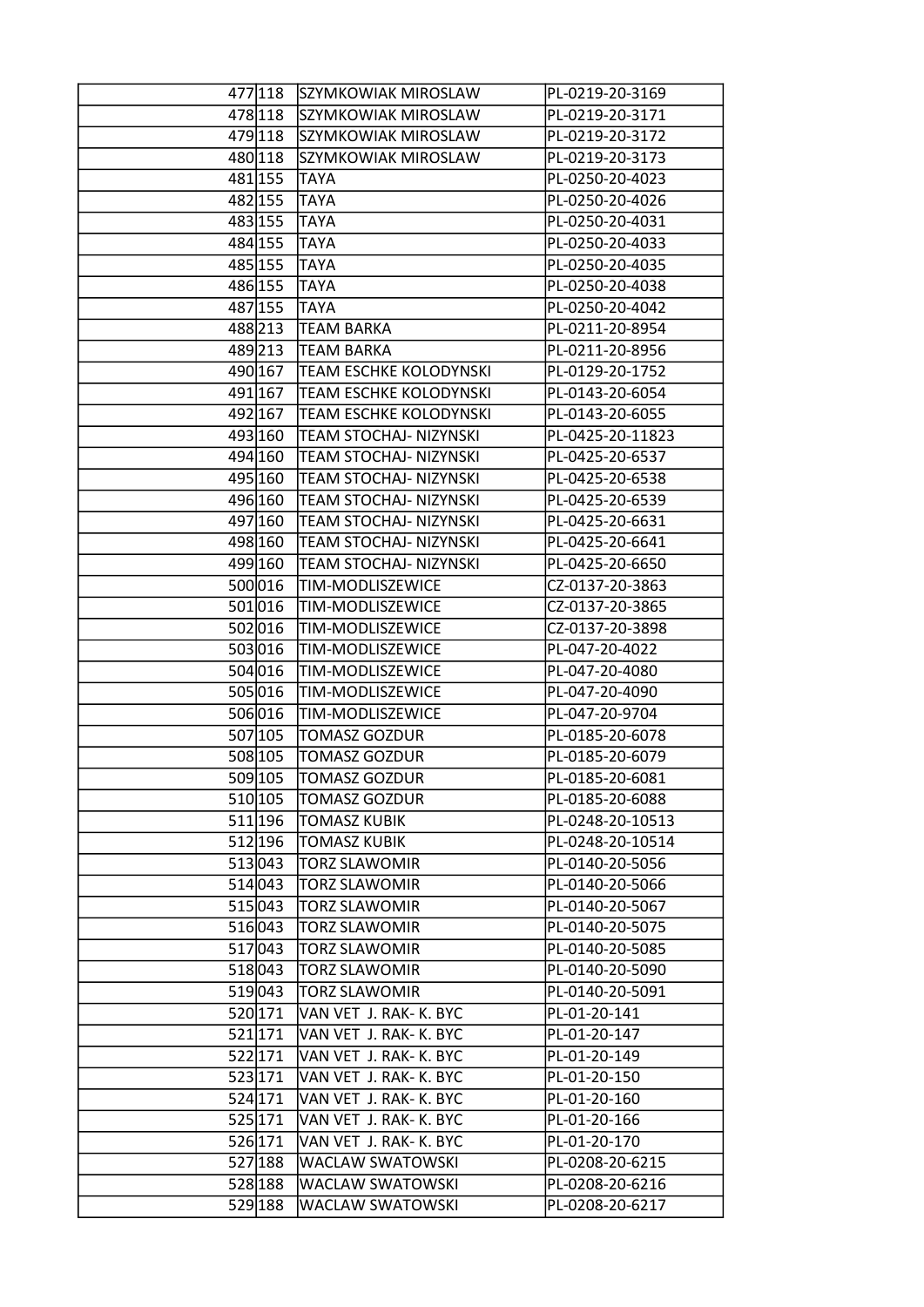| 530 188 | <b>WACLAW SWATOWSKI</b>    | PL-0208-20-6218  |
|---------|----------------------------|------------------|
| 531 188 | <b>WACLAW SWATOWSKI</b>    | PL-0208-20-6219  |
| 532 032 | <b>WAJSZCZUK RYSZARD</b>   | PL-0215-20-11693 |
| 533032  | <b>WAJSZCZUK RYSZARD</b>   | PL-0215-20-11694 |
| 534 032 | WAJSZCZUK RYSZARD          | PL-0215-20-11697 |
| 535032  | <b>WAJSZCZUK RYSZARD</b>   | PL-0215-20-11698 |
| 536032  | <b>WAJSZCZUK RYSZARD</b>   | PL-0215-20-11699 |
| 537032  | <b>WAJSZCZUK RYSZARD</b>   | PL-0215-20-11700 |
| 538 110 | <b>WALDEK MAJEWSKI</b>     | PL-0180-20-5513  |
| 539 110 | <b>WALDEK MAJEWSKI</b>     | PL-0180-20-5517  |
| 540 110 | <b>WALDEK MAJEWSKI</b>     | PL-0180-20-5593  |
| 541 110 | <b>WALDEK MAJEWSKI</b>     | PL-0180-20-6603  |
| 542 110 | <b>WALDEK MAJEWSKI</b>     | PL-0180-20-6605  |
| 543 110 | <b>WALDEK MAJEWSKI</b>     | PL-0180-20-6606  |
| 544 110 | <b>WALDEK MAJEWSKI</b>     | PL-0180-20-6608  |
|         |                            |                  |
| 545 203 | <b>WALDEMAR WROBEL</b>     | PL-0498-20-5153  |
| 546 203 | <b>WALDEMAR WROBEL</b>     | PL-0498-20-5154  |
| 547 203 | <b>WALDEMAR WROBEL</b>     | PL-0498-20-5155  |
| 548 203 | <b>WALDEMAR WROBEL</b>     | PL-0498-20-5159  |
| 549 203 | <b>WALDEMAR WROBEL</b>     | PL-0498-20-5164  |
| 550 203 | <b>WALDEMAR WROBEL</b>     | PL-0498-20-5165  |
| 551 203 | <b>WALDEMAR WROBEL</b>     | PL-0498-20-5166  |
| 552054  | <b>WEBER ADAM I HENRYK</b> | PL-0248-20-607   |
| 553054  | <b>WEBER ADAM I HENRYK</b> | PL-0248-20-608   |
| 554 054 | <b>WEBER ADAM I HENRYK</b> | PL-0248-20-610   |
| 555054  | <b>WEBER ADAM I HENRYK</b> | PL-0248-20-611   |
| 556054  | <b>WEBER ADAM I HENRYK</b> | PL-0248-20-612   |
| 557054  | <b>WEBER ADAM I HENRYK</b> | PL-0248-20-617   |
| 558054  | <b>WEBER ADAM I HENRYK</b> | PL-0248-20-620   |
| 559041  | <b>WG MAZURY</b>           | BE--20-2057621   |
| 560 041 | <b>WG MAZURY</b>           | BE--20-2108445   |
| 561041  | WG MAZURY                  | BE--20-2108452   |
| 562041  | <b>WG MAZURY</b>           | BE--20-2108459   |
| 563041  | <b>WG MAZURY</b>           | PL-013-20-7464   |
| 564 041 | <b>WG MAZURY</b>           | PL-013-20-7465   |
| 565 173 | <b>WIESLAW CALUJ</b>       | PL-0214-20-18821 |
| 566 173 | <b>WIESLAW CALUJ</b>       | PL-0214-20-18841 |
| 567 173 | <b>WIESLAW CALUJ</b>       | PL-0214-20-18844 |
| 568 173 | <b>WIESLAW CALUJ</b>       | PL-0214-20-18845 |
| 569 173 | <b>WIESLAW CALUJ</b>       | PL-0214-20-18846 |
| 570 135 | <b>ZAWADA ANDRZEJ</b>      | PL-01-20-2201    |
| 571 135 | <b>ZAWADA ANDRZEJ</b>      | PL-01-20-2202    |
| 572 135 | <b>ZAWADA ANDRZEJ</b>      | PL-01-20-2372    |
| 573 135 | <b>ZAWADA ANDRZEJ</b>      | PL-01-20-2392    |
| 574 135 | <b>ZAWADA ANDRZEJ</b>      | PL-01-20-2393    |
|         | 575 135 ZAWADA ANDRZEJ     | PL-01-20-2395    |
| 576 135 | <b>ZAWADA ANDRZEJ</b>      | PL-01-20-2397    |
| 577075  | <b>ZAWISLAK ADAM</b>       | PL-0215-20-2234  |
|         | 578075 ZAWISLAK ADAM       | PL-0215-20-2235  |
| 579 178 | <b>ZBIGNIEW SKARZYCKI</b>  | PL-0211-20-12353 |
| 580 178 | <b>ZBIGNIEW SKARZYCKI</b>  | PL-0211-20-12354 |
|         | <b>ZBIGNIEW SKARZYCKI</b>  |                  |
| 581 178 |                            | PL-0211-20-12355 |
| 582 178 | <b>ZBIGNIEW SKARZYCKI</b>  | PL-0211-20-12356 |